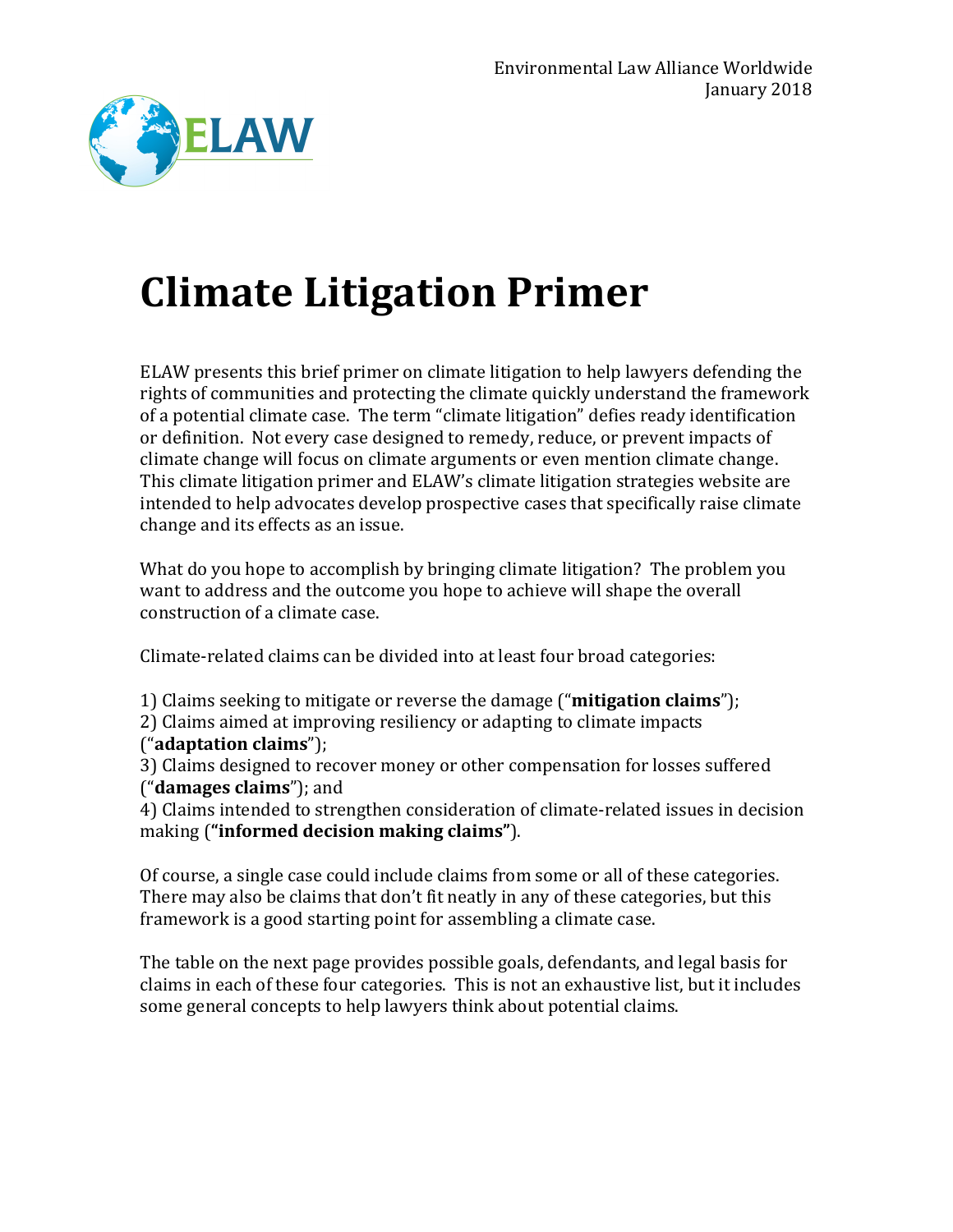|                    | <b>Mitigation</b>                                                                                                                                                                                   | <b>Adaptation</b>                                                                                                                                                                               | <b>Damages</b>                                                                | <b>Decision making</b>                                                                                                                                                                                                   |
|--------------------|-----------------------------------------------------------------------------------------------------------------------------------------------------------------------------------------------------|-------------------------------------------------------------------------------------------------------------------------------------------------------------------------------------------------|-------------------------------------------------------------------------------|--------------------------------------------------------------------------------------------------------------------------------------------------------------------------------------------------------------------------|
| <b>Goals</b>       | • Stop or reduce<br>specific emissions<br>• Force government<br>to take bolder<br>action to reduce<br>emissions<br>• Support non-GHG<br>emitting<br>alternatives                                    | Improve<br>$\bullet$<br>infrastructure<br>• Protect vulnerable<br>areas<br>• Relocate<br>communities<br>• Protect threatened<br>resources<br>• Protect resources<br>important for<br>resiliency | Compensation for<br>impacts suffered<br>Recover costs of<br>adaptation        | Ensure climate<br>impacts of projects<br>and policies are<br>considered<br>• Consider impacts of<br>changing climate<br>on proposed<br>projects and<br>policies<br>• Ensure costs of<br>climate change are<br>considered |
| <b>Defendants</b>  | • Government<br><b>hodies</b><br>• Private project<br>developers<br>• Utilities<br><b>Fossil</b> fuel<br>companies                                                                                  | <b>Government bodies</b><br>$\bullet$<br>Private project<br>developers                                                                                                                          | • Emitting states<br>Private entities<br>including fossil<br>fuel producers   | • Government<br>decision makers                                                                                                                                                                                          |
| <b>Legal basis</b> | • Constitution<br><b>Pollution laws</b><br>$\bullet$<br>Tort<br>$\bullet$<br><b>Energy planning</b><br>laws<br>• Precautionary<br>principle<br>• Public trust<br>doctrine<br><b>UNFCCC and NDCs</b> | Constitution<br>$\bullet$<br><b>Energy planning</b><br>$\bullet$<br>laws<br>Land use/zoning<br>$\bullet$<br><b>UNFCCC and NDCs</b><br>$\bullet$<br><b>Forest laws</b><br>$\bullet$              | Constitution<br>Tort<br>$\bullet$<br>Civil code<br>Polluter pays<br>principle | • Constitution<br>• EIA laws<br>• Energy planning<br>laws<br>$\bullet$ NDCs<br>• Endangered<br>species laws<br>• Land use laws<br>• Precautionary<br>principle                                                           |

## Climate Science

For any climate case, it is important to understand climate science. Eventually, scientific experts will be needed for most cases. Before calling on experts, lawyers can tap resources to gain a good understanding of the science. Studies published by